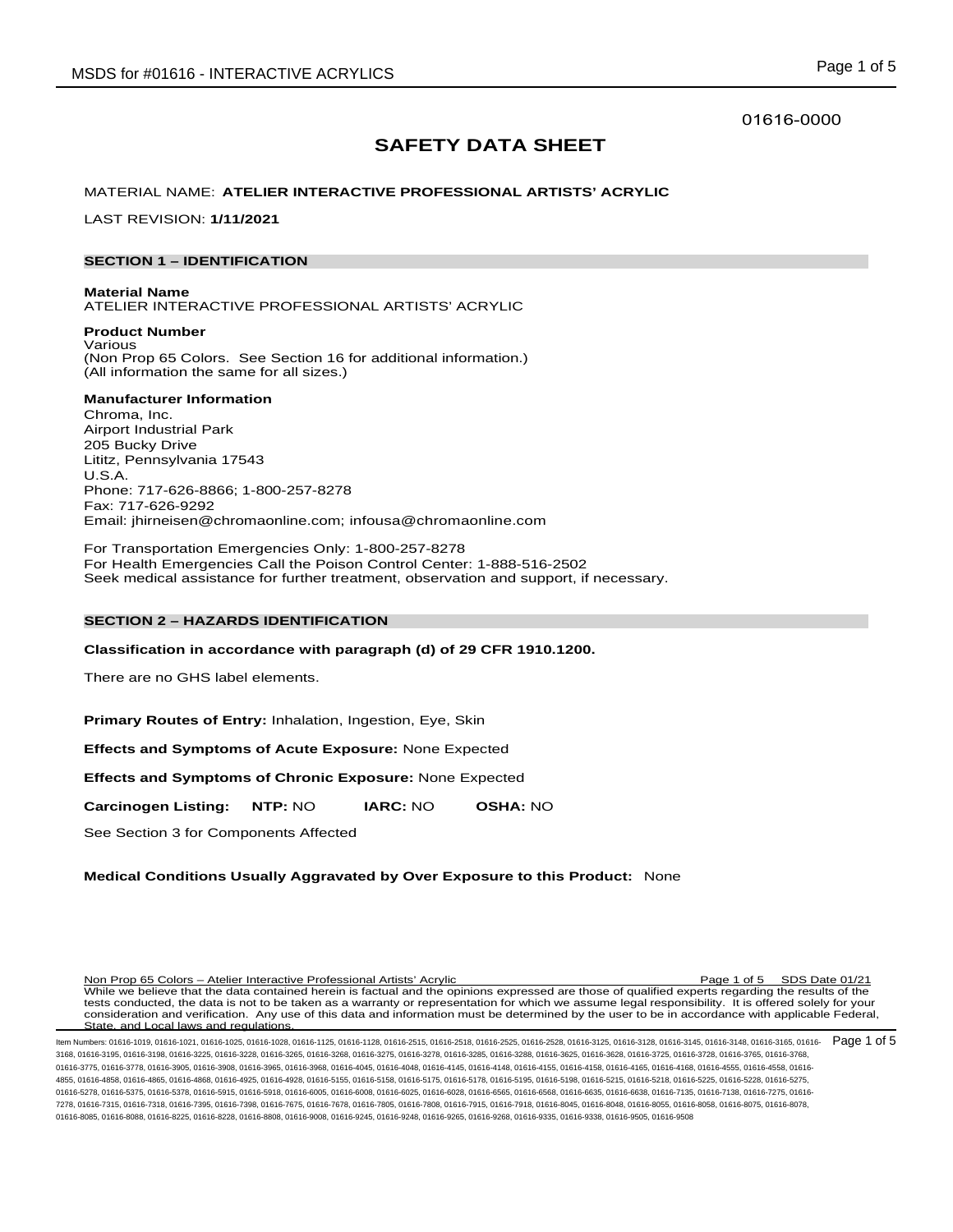| <b>SECTION 3 - COMPOSITION / INFORMATION ON INGREDIENTS</b> |                                                                                                                                                                                              |      |                           |                 |            |             |  |
|-------------------------------------------------------------|----------------------------------------------------------------------------------------------------------------------------------------------------------------------------------------------|------|---------------------------|-----------------|------------|-------------|--|
| Ingredient                                                  |                                                                                                                                                                                              | CAS# | <b>PEL/TLV</b><br>(MG/M#) | Max<br>% Weight | <b>NTP</b> | <b>IARC</b> |  |
| <b>NONE</b>                                                 |                                                                                                                                                                                              |      |                           |                 |            |             |  |
|                                                             | <b>SECTION 4 – FIRST AID MEASURES</b>                                                                                                                                                        |      |                           |                 |            |             |  |
| <b>Skin</b>                                                 | Wash skin with soap and water or use a product specifically formulated for water based acrylic<br>removal. If irritation persists seek medical help.                                         |      |                           |                 |            |             |  |
| Eye                                                         | Check for and remove any contact lenses.<br>Flush eyes up to 15 minutes with water, holding eye lids open.<br>If irritation persists seek medical help.                                      |      |                           |                 |            |             |  |
| <b>Inhalation</b>                                           | If person is showing adverse effects, remove person to fresh air.<br>Seek medical help if symptoms occur.                                                                                    |      |                           |                 |            |             |  |
| Ingestion                                                   | Treat Symptomatically.<br>Never give anything by mouth to an unconscious person.<br>Seek medical help if symptoms occur.<br>If swallowed, call your Poison Control Center at 1-800-222-1222. |      |                           |                 |            |             |  |
|                                                             |                                                                                                                                                                                              |      |                           |                 |            |             |  |

Seek medical assistance for further treatment, observation and support, if necessary.

## **Advice to Doctor:**

This product carries the A.P. Seal, conforms to ASTM D4236, and is certified non-toxic by a toxicologist in association with the Art & Craft Materials Institute, Hanson, MA 02341 USA.

| <b>SECTION 5 - FIRE FIGHTING MEASURES</b>    |                                              |
|----------------------------------------------|----------------------------------------------|
| Flash Point (Method):                        | N/A                                          |
| <b>Autoignition Temperature:</b>             | N/A                                          |
| Explosion Limits in Air (% by Volume):       | Not Explosive                                |
| <b>Extinguishing Media:</b>                  | No Special Media Required                    |
| <b>Fire Fighting Procedures:</b>             | No Special Fire Fighting Procedures Required |
| <b>Unusual Fire &amp; Explosion Hazards:</b> | Not Combustible                              |

## **SECTION 6 – ACCIDENTAL RELEASE MEASURES**

## **Steps to be Taken in Case a Material is Spilled**

Clean up in accordance with all applicable regulations. Absorb spillage with non-combustible, absorbent material. For waste disposal, see Section 13.

Non Prop 65 Colors – Atelier Interactive Professional Artists' Acrylic Page 2 of 5 SDS Date 01/21 While we believe that the data contained herein is factual and the opinions expressed are those of qualified experts regarding the results of the tests conducted, the data is not to be taken as a warranty or representation for which we assume legal responsibility. It is offered solely for your consideration and verification. Any use of this data and information must be determined by the user to be in accordance with applicable Federal, State, and Local laws and regulations.

ltem Numbers: 01616-1019, 01616-1021, 01616-1025, 01616-1028, 01616-1125, 01616-2515, 01616-2518, 01616-2525, 01616-2528, 01616-3125, 01616-3125, 01616-3148, 01616-3148, 01616-3148, 01616-3148, 01616-3148, 01616-3148, 0161 3168, 01616-3195, 01616-3198, 01616-3225, 01616-3228, 01616-3265, 01616-3268, 01616-3275, 01616-3278, 01616-3285, 01616-3288, 01616-3625, 01616-3628, 01616-3725, 01616-3728, 01616-3765, 01616-3768, 01616-3775, 01616-3778, 01616-3905, 01616-3908, 01616-3968, 01616-4045, 01616-4048, 01616-4145, 01616-4156, 01616-4158, 01616-4165, 01616-4168, 01616-4555, 01616-4555, 01616-4555, 01616-4158, 01616-4158, 01616-4555, 01616-4 4855, 01616-4858, 01616-4865, 01616-4868, 01616-4925, 01616-4928, 01616-5155, 01616-5158, 01616-5175, 01616-5178, 01616-5195, 01616-5198, 01616-5215, 01616-5218, 01616-5225, 01616-5228, 01616-5275, 01616-5278, 01616-5375, 01616-5378, 01616-5915, 01616-5918, 01616-6005, 01616-6008, 01616-6025, 01616-6028, 01616-6565, 01616-6568, 01616-6635, 01616-6638, 01616-7135, 01616-7138, 01616-7275, 01616- 7278, 01616-7315, 01616-7318, 01616-7395, 01616-7398, 01616-7675, 01616-7678, 01616-7805, 01616-7808, 01616-7915, 01616-7918, 01616-8045, 01616-8048, 01616-8055, 01616-8058, 01616-8075, 01616-8078, 01616-8085, 01616-8088, 01616-8225, 01616-8228, 01616-8808, 01616-9008, 01616-9245, 01616-9248, 01616-9265, 01616-9268, 01616-9335, 01616-9338, 01616-9505, 01616-9508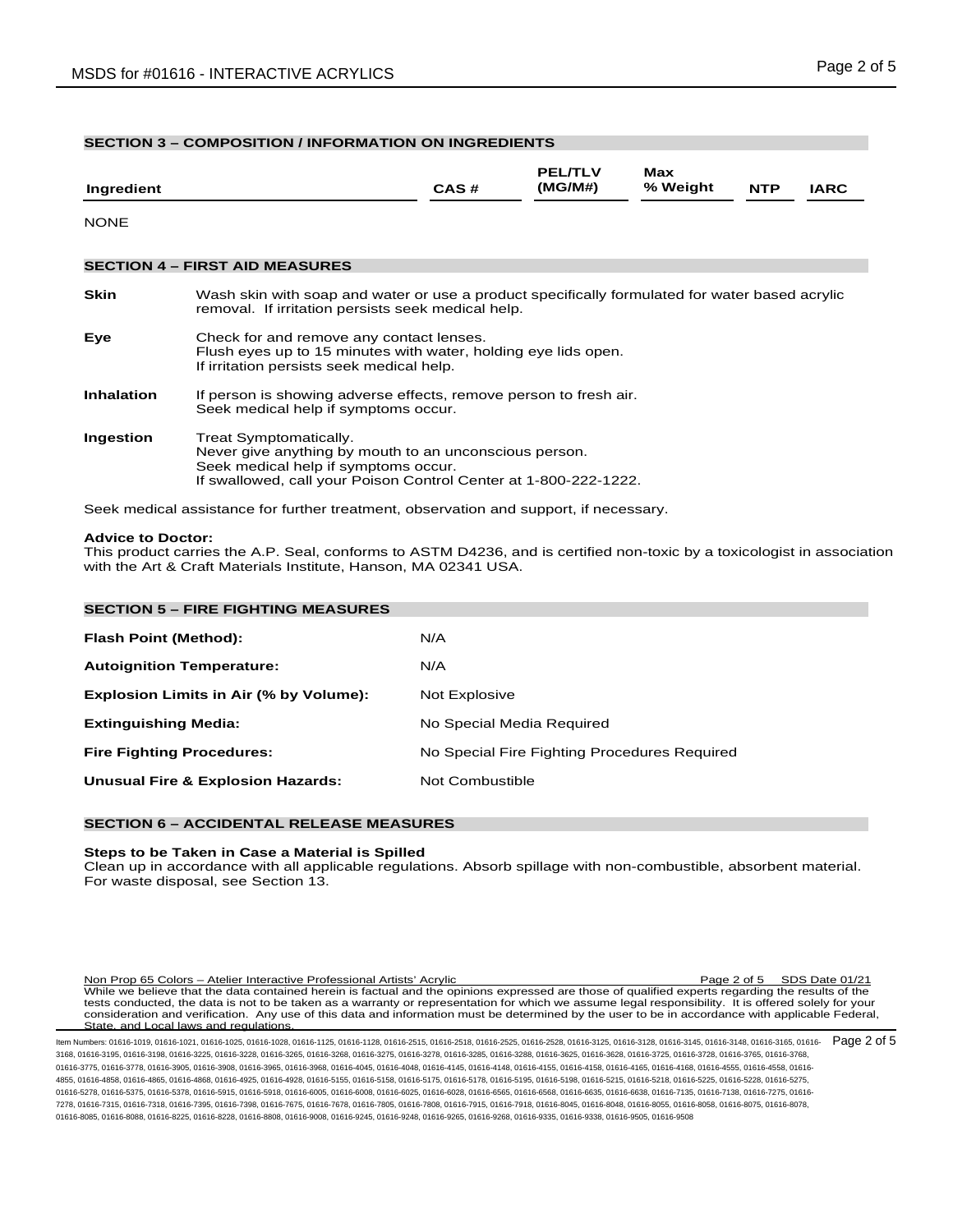- **Large Spills:** Stop the flow of material, if this is without risk. Dike the spilled material, where this is possible. Absorb with dry earth, sand or other non-combustible material.
- **Small Spills:** Mop up or absorb with earth, sand or other non-combustible material and transfer to containers for later disposal. Clean surface thoroughly to remove residual contamination. Never return spills to original containers for re-use.

### **Environmental Precautions**

Avoid discharge into drains, water courses or onto the ground. Use appropriate containment to avoid environmental contamination.

## **SECTION 7 – HANDLING AND STORAGE**

#### **Precautions for Safe Handling**

Good industrial hygiene practice requires that exposure be maintained below the TLV. This is preferably achieved through the provision of adequate ventilation. When exposure cannot be adequately controlled in this way, personal respiratory protection should be employed.

Avoid contact with eyes. Avoid skin contact.

Observe good hygiene practices; wash hands after use.

#### **Storage Requirements**

Store at room temperature; keep from freezing. Recommended storage conditions are between 34° F and 122 °F (1° C and 50 °C). Store in original tightly closed container.

## **SECTION 8 – EXPOSURE CONTROL / PERSONAL PROTECTION**

| <b>Respiratory Protection &amp; Special Ventilation Requirements:</b> None needed under normal conditions of use<br><b>Protective Gloves:</b> | None needed under normal conditions of use                                               |
|-----------------------------------------------------------------------------------------------------------------------------------------------|------------------------------------------------------------------------------------------|
| <b>Eye Protection:</b><br><b>Other Protective Equipment:</b>                                                                                  | None needed under normal conditions of use<br>None needed under normal conditions of use |
| <b>Engineering Controls:</b>                                                                                                                  | None Required                                                                            |

#### **Hygienic Work Practices**

Always observe good personal hygiene measures, such as washing after handling the material and before eating, drinking and/or smoking.

## **SECTION 9 – PHYSICAL AND CHEMICAL PROPERTIES**

**Boiling Point:** N/A **Specific Gravity (H2O=1):** N/A **Specific Vapor Density (AIR=1): N/A Solubility in Water: N/A** 

**Melting Point: N/A<br><b>Evaporation Rate:** Slower than Ether **Reactivity in Water: Non-Reactive** 

**Appearance & Odor:** Acrylic paints in assorted colors. May have slight ammonia smell.

Non Prop 65 Colors – Atelier Interactive Professional Artists' Acrylic Page 3 of 5 SDS Date 01/21 While we believe that the data contained herein is factual and the opinions expressed are those of qualified experts regarding the results of the tests conducted, the data is not to be taken as a warranty or representation for which we assume legal responsibility. It is offered solely for your consideration and verification. Any use of this data and information must be determined by the user to be in accordance with applicable Federal, State, and Local laws and regulations.

ltem Numbers: 01616-1019, 01616-1021, 01616-1025, 01616-1028, 01616-1125, 01616-2515, 01616-2518, 01616-2525, 01616-2528, 01616-3125, 01616-3125, 01616-3148, 01616-3148, 01616-3148, 01616-3148, 01616-3148, 01616-3148, 0161 3168, 01616-3195, 01616-3198, 01616-3225, 01616-3228, 01616-3265, 01616-3268, 01616-3275, 01616-3278, 01616-3285, 01616-3288, 01616-3625, 01616-3628, 01616-3725, 01616-3728, 01616-3765, 01616-3768, 01616-3775, 01616-3778, 01616-3905, 01616-3908, 01616-3968, 01616-4045, 01616-4048, 01616-4145, 01616-4156, 01616-4158, 01616-4165, 01616-4168, 01616-4555, 01616-4555, 01616-4555, 01616-4158, 01616-4158, 01616-4555, 01616-4 4855, 01616-4858, 01616-4865, 01616-4868, 01616-4925, 01616-4928, 01616-5155, 01616-5158, 01616-5175, 01616-5178, 01616-5195, 01616-5198, 01616-5215, 01616-5218, 01616-5225, 01616-5228, 01616-5275, 01616-5278, 01616-5375, 01616-5378, 01616-5915, 01616-5918, 01616-6005, 01616-6008, 01616-6025, 01616-6028, 01616-6565, 01616-6568, 01616-6638, 01616-6638, 01616-67135, 01616-7135, 01616-6275, 01616-7135, 01616-7138, 01616-7278, 01616-7315, 01616-7318, 01616-7395, 01616-7398, 01616-7675, 01616-7678, 01616-7805, 01616-7808, 01616-7915, 01616-7918, 01616-8045, 01616-8048, 01616-8055, 01616-8058, 01616-8075, 01616-8078, 01616-8085, 01616-8088, 01616-8225, 01616-8228, 01616-8808, 01616-9008, 01616-9245, 01616-9248, 01616-9265, 01616-9268, 01616-9335, 01616-9338, 01616-9505, 01616-9508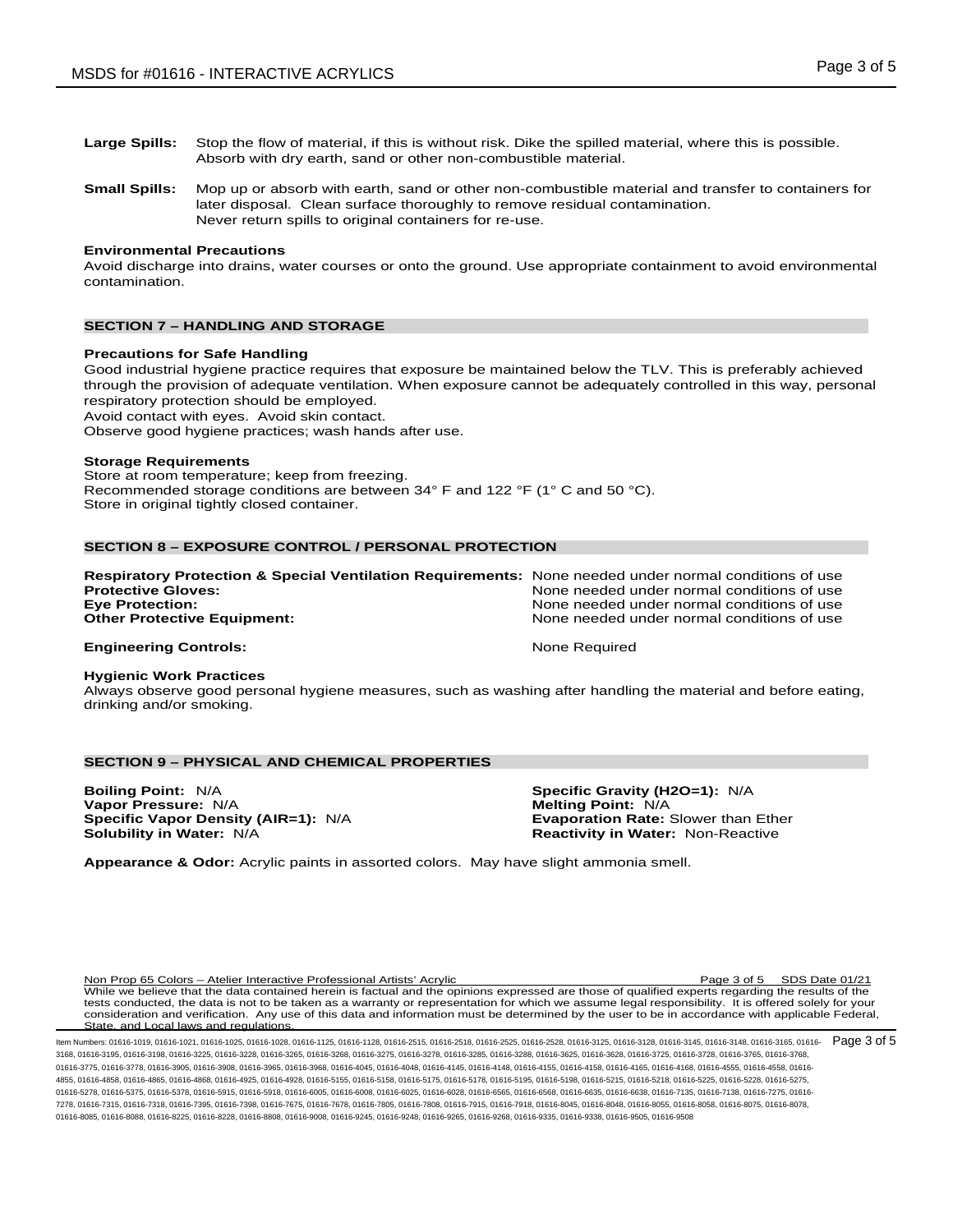## **SECTION 10 – STABILITY AND REACTIVITY**

| <b>Stability (Conditions to Avoid):</b>      | None |
|----------------------------------------------|------|
| <b>Incompatibility (Materials to Avoid):</b> | None |
| <b>Hazardous Decomposition Products:</b>     | None |
| <b>Hazardous Polymerization Products:</b>    | None |

## **SECTION 11 – TOXICOLOGICAL INFORMATION**

**Acute Effects Associated with the use of this material:** None Expected The summated LD50 is 11364 mg/kg. The summated LC50 is 16580 mg/cubic meter.

## This product is not considered to be a known or suspected human carcinogen by NTP, IARC or OSHA (see section 3)

## **SECTION 12 – ECOLOGICAL INFORMATION**

## **Ecotoxicity**

The product is not classified as environmentally hazardous. No harmful effects known other than those associated with suspended inert solids in water.

## **SECTION 13 – DISPOSAL CONSIDERATIONS**

**RCRA Hazard Class (40 CFR 261):** This product is not classified as hazardous waste.

## **Waste Disposal Method**

Dispose of in accordance with International, Federal, State and Local regulations.

## **SECTION 14 – TRANSPORT INFORMATION**

**U.S. DOT (49 CFR 172.101):** This product is not a hazardous material as classified by CFR 172.101.

## **SECTION 15 – REGULATORY INFORMATION**

#### **US Federal Regulations**

Contents of this SDS comply with OSHA Hazard Communications Standard 29 CFR 1910.1200 EPA SARA TITLE III<br>Chemical Listings: None Chemical Listings:

| Section 302.4 Extremely Hazardous Substances (40 CFR 355): |  | None |
|------------------------------------------------------------|--|------|
|------------------------------------------------------------|--|------|

**Section 313 Toxic Chemicals (40 CFR 372):** Aluminum

Non Prop 65 Colors – Atelier Interactive Professional Artists' Acrylic Page 4 of 5 SDS Date 01/21 While we believe that the data contained herein is factual and the opinions expressed are those of qualified experts regarding the results of the tests conducted, the data is not to be taken as a warranty or representation for which we assume legal responsibility. It is offered solely for your consideration and verification. Any use of this data and information must be determined by the user to be in accordance with applicable Federal, State, and Local laws and requiations. and Local laws and regulations.

ltem Numbers: 01616-1019, 01616-1021, 01616-1025, 01616-1028, 01616-1125, 01616-2515, 01616-2518, 01616-2525, 01616-2528, 01616-3125, 01616-3125, 01616-3148, 01616-3148, 01616-3148, 01616-3148, 01616-3148, 01616-3148, 0161 3168, 01616-3195, 01616-3198, 01616-3225, 01616-3228, 01616-3265, 01616-3268, 01616-3275, 01616-3278, 01616-3285, 01616-3288, 01616-3625, 01616-3628, 01616-3725, 01616-3728, 01616-3765, 01616-3768, 01616-3775, 01616-3778, 01616-3905, 01616-3908, 01616-3968, 01616-4045, 01616-4048, 01616-4145, 01616-4156, 01616-4158, 01616-4165, 01616-4168, 01616-4555, 01616-4555, 01616-4555, 01616-4158, 01616-4158, 01616-4555, 01616-4 4855, 01616-4858, 01616-4865, 01616-4868, 01616-4925, 01616-4928, 01616-5155, 01616-5158, 01616-5175, 01616-5178, 01616-5195, 01616-5198, 01616-5215, 01616-5218, 01616-5225, 01616-5228, 01616-5275, 01616-5278, 01616-5375, 01616-5378, 01616-5915, 01616-5918, 01616-6005, 01616-6008, 01616-6025, 01616-6028, 01616-6565, 01616-6568, 01616-6638, 01616-6638, 01616-67135, 01616-7135, 01616-6275, 01616-7135, 01616-7138, 01616-7278, 01616-7315, 01616-7318, 01616-7395, 01616-7398, 01616-7675, 01616-7678, 01616-7805, 01616-7808, 01616-7915, 01616-7918, 01616-8045, 01616-8048, 01616-8055, 01616-8058, 01616-8075, 01616-8078, 01616-8085, 01616-8088, 01616-8225, 01616-8228, 01616-8808, 01616-9008, 01616-9245, 01616-9248, 01616-9265, 01616-9268, 01616-9335, 01616-9338, 01616-9505, 01616-9508